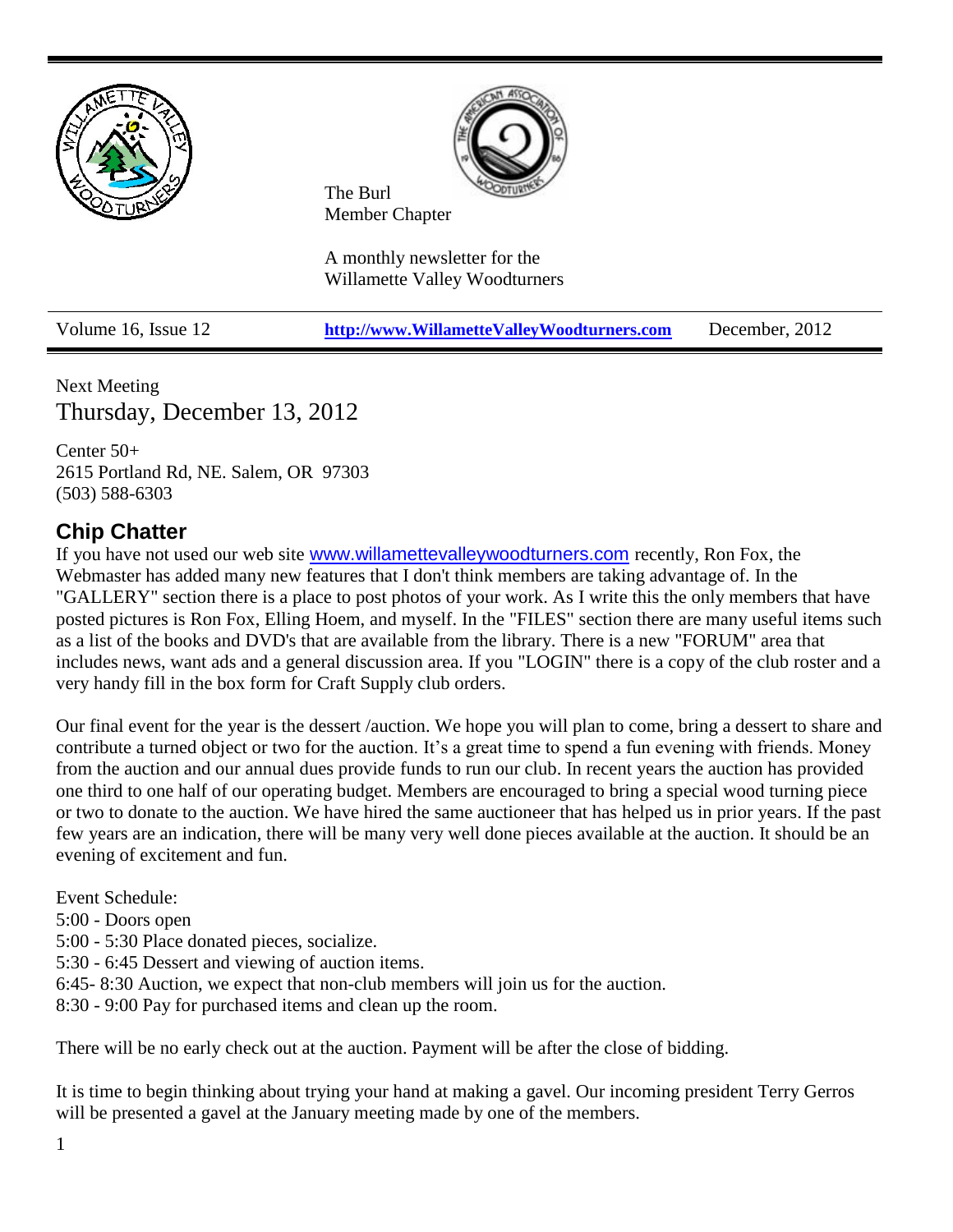Gavel contest in January

It has been a tradition in our club that an incoming president is presented with a member-made gavel at the first meeting of the year. This is a heads-up for those who wish to participate. The challenge for the month of January will be to turn a gavel for the new president, Terry Gerros. This can be of any wood and the design is up to you. The gavel entries will be laid out on the show-n-tell table at the beginning of the January meeting. Members will be asked to look at them and vote by secret ballot. The winning gavel will be presented to Terry to use for the year and keep.

Keep the chips flying.

Bruce Stangeby, President

#### **ATTENTION WVW MEMBERS** IT IS TIME TO RENEW YOUR MEMBERSHIP FOR 2013

Annual WVW Club dues of \$30.00 are payable by Dec 31, 2012. Please forward your **check and a completed 2013 Renewal Form** to Elling Hoem today. The address is on the renewal form. The renewal form is on the WVW website. If you are one of the 40+ members who have procrastinated, then please send your dues in NOW. Thank you!

Elling Hoem Treasurer, WVW

## Club Business **Current & Upcoming Events**

#### **December Meeting:** CHRISTMAS PARTY and AUCTION



#### **January Demonstration:** January 10, 2013

Ron Fox: Pen Turning, from A to Z.

After a VERY successful sawdust session on Pen Turning, I have convinced Ron it is time for him to get into the spotlight and impart some tips, tricks, and his vast knowledge on turning pens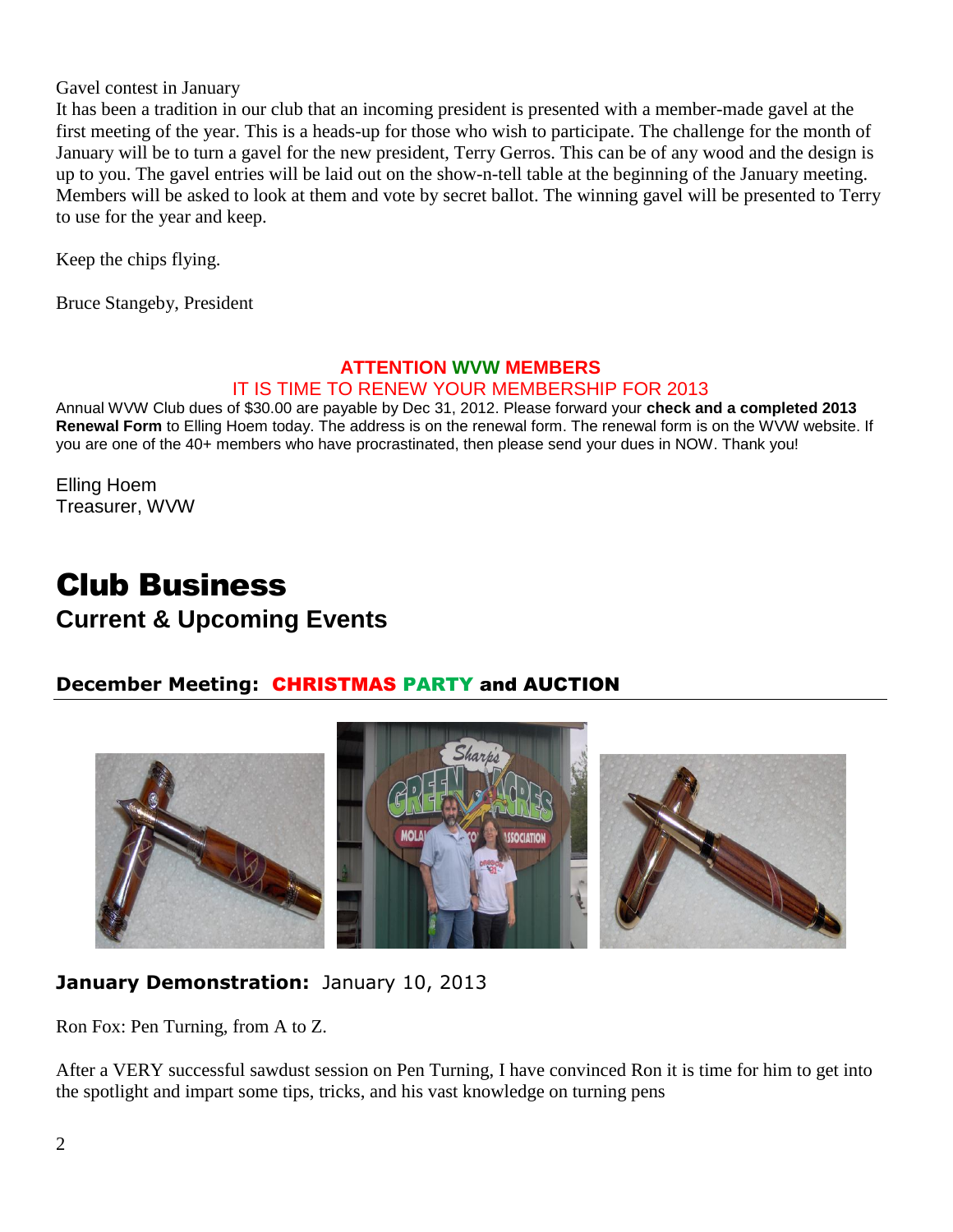#### **Minutes of the November 8, 2012 meeting of the WVW**

At 6:30 PM Pres. Stangeby called the meeting to order and all present then said the Pledge of Allegiance. Pres. Stangeby then spoke about the following items of interest:

The elected officers for 2013 were introduced. Pres. Elect Gerros was not present. Vice Pres. Elect Stangeby, Secretary Neva Hutchinson was not present, Treasurer Eling Hoem, Board Members Josh Naverette and Walt Thies. Congratulations to the new officers.

There is normally a gavel making contest and the winner will present his gavel to the new Pres. Terry Gerros. The December meeting is traditionally our yearly auction. This year we will continue to have a pot luck desert before the auction. The doors will open at 5 PM and the auction will begin at 6:45 PM and conclude sharply at 8:30 PM. No payment for items purchased will be accepted until the auction is closed. There will be two pay lines, one for odd number paddles and one for even number paddles. Payment can be cash or personal check. There is a sign-up sheet for walnut oil and those signing the sheet are indicating that they will purchase one gallon of the oil. Walt Thies will pick up the oil on a trip to California and deliver it during the January 2013 meeting. The cost is \$22.

Tonight there is a Christmas Tree ornament contest which was subsequently won by Jim Devores who won a \$20 gift certificate at Craft Supply. Second place went to Brian Thoet who won a \$10 gift certificate to Craft Supply. Congratulations to both!

Tonight there is also a pen exchange coordinated by Ron Fox. All those who brought a pen be sure to contact Ron for the exchange.

Club dues for the 2013 calendar year are to be submitted no later than December of this year.

If you are interested in being on the wood gathering committee please sign the roster provided. Jerry Lelack is the coordinator.

The monthly club order to Craft Supply was explained and the new process for ordering over the internet was explained. Please refer to the Burl for explanation.

After the above points of business were discussed Pres. Stangeby then introduced the demonstrator for the evening. Dean Jordon, of Lebanon, Oregon, was introduced. His topic for the evening was embellishing wood turnings.

Dean then demonstrated how he uses numerous texturing tools on his turnings and showed how to use them. He also demonstrated how he "blows" on dyes and how he rubs on different compounds to embellish his turnings. Dean used several turnings to show how and why he uses these methods. Dean also donated one of his finished bowls to the club for the December auction. His demonstration and discussion was very informative.

After Dean completed his demonstration our weekly raffle was held and the meeting was concluded.

I must add one farewell note to these minutes. Over the last two plus years it has been a privilege to serve the Club as Secretary. This has given me the opportunity to meet regularly with a wonderful cast of characters who make up the officers of our club. Without them the Club would not exist. My work is very minimal as Secretary but the work and time volunteered by President Stangeby, Vice President Gerros, and Treasurer Hoem are more than most members can imagine. These three Officers have given countless hours to making our club vital and responsive to our membership. Also included in those who make our club what it is are our Board Members, Josh Naverette and Walt Thies whose ideas and input are so very important to our club. Also very worthy of mention are the numerous members who volunteer as coordinators who offer their service. I'm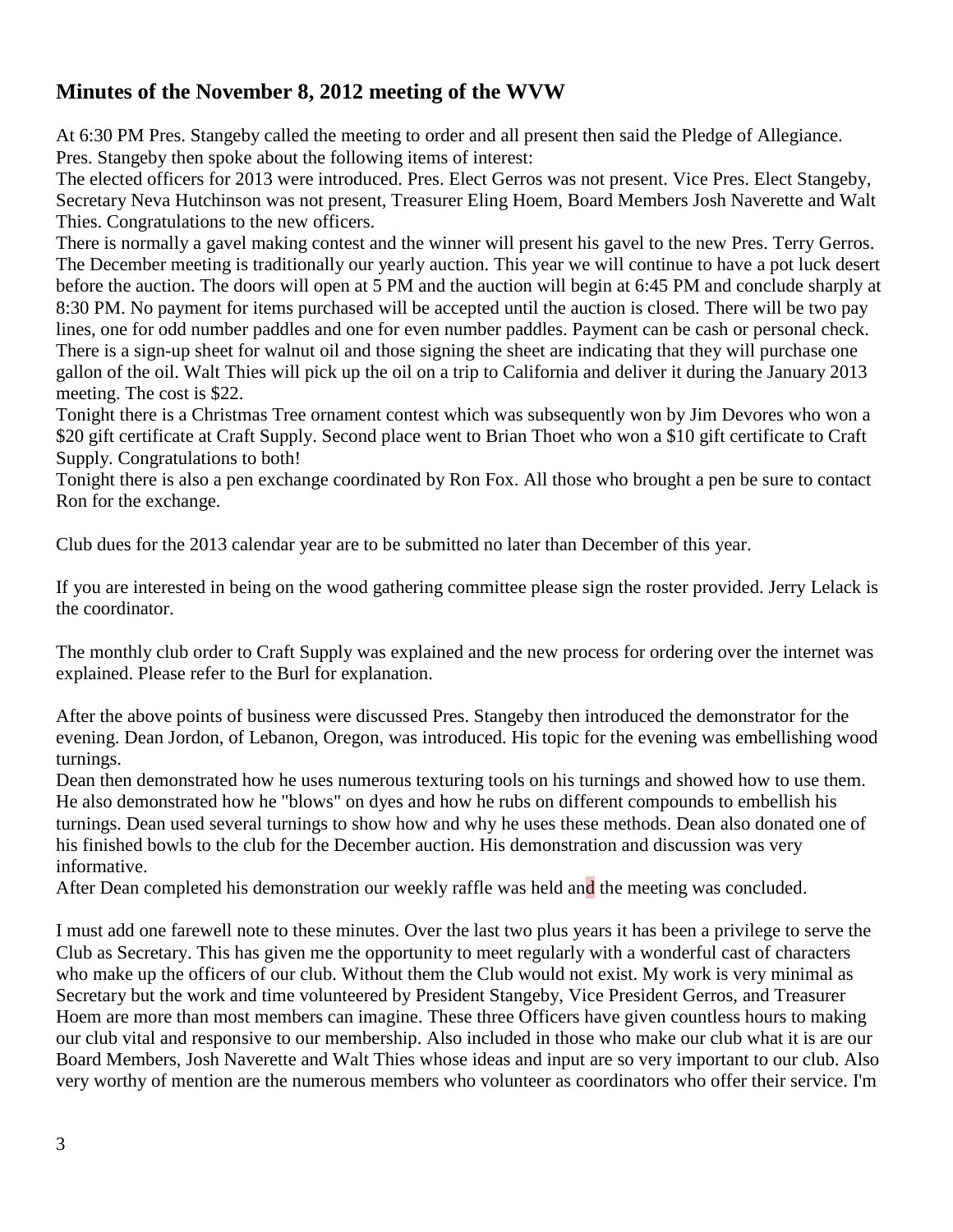hoping that all members that read this will personally thank all the people I mentioned for the work they do unselfishly for all our members! GREAT JOB GUYS!

Rick Lyle, Secretary

# Membership Rewards (sorry, available to club members only)

#### *Library*

A friendly reminder to members with books and /or videos checked out from the library. Please return them at this next meeting.

#### *Wood Gathering*

Sign-up sheets will be available to indicate your availability to help with wood gathering. Anyone who learns of a tree or log that is available to the club should notify Jerry Lelack (503 510-1577) or Bob Hutchinson (503 508-3279). The intent is to gather wood, process it to usable pieces, store it at the home of Terry Gerros', and then make it available to members. Terry can be reached at 503 580-5013.

-----------------------------------------------------

#### *From Terry Gerros*:

I am also a distributor for Stick Fast CA glue, Sharpfast Sharpening systems, and the Holdfast vacuum chucking system. If you have an interest in these products, give me a call or send me an email for details.

#### **NEW STABILIZATION SERVICE**

Malcolm Koch, a newer member from McMinnville, is an avid turner of anything small which might require use of an eccentric chuck or make lotsa noise when finished. He custom turns duck calls made from Cocobolo and color-stabilized hard, figured maple and basswood. Malcolm is making available to any member the stabilization process he uses in making the duck calls. The process uses a strong vacuum followed by a heat cure. The results you might find pleasing with some examples on display at the next meeting. Coloring is available. The basic service is \$25.00 per load plus \$3.00 per ounce of clear resin used or \$6.00 per ounce of colored resin used. Items must be small enough to fit a space 8x8x6 inches. Contact Malcolm at koch123@peak.org or 541-272-2511.

*Note*: I have cruised the trees given to me by my cousin. We've decided to fall three or four of the 12-14 inch diameter walnut trees. I think we could make these into good bowl blanks. If anyone has a notion of what they'd like to have for a cut, please call me. There are two English Walnut and two Black Walnut trees. Thanks,

Malcolm

#### *Supplies*

The club purchases a few supplies in bulk and sells it to members at club cost. We routinely have superglue (\$5), black or brown superglue (\$10) accelerator (\$6) and Anchor Seal (\$10/gal). Recently the club purchased a small supply of half round protractors (\$6) used to measure the angle ground on a tool, and depth gauge (\$5). Bob Quadros will have the resale items still available at the meeting. Please bring the correct change for the items you want.

#### **Club Member Discounts**

• From Terry Gerros: Club orders will be going out on **December 17<sup>th</sup>**. If our order equals or exceeds \$1,000, Craft Supply gives us a 13% discount plus free shipping. If you order from the sales items,